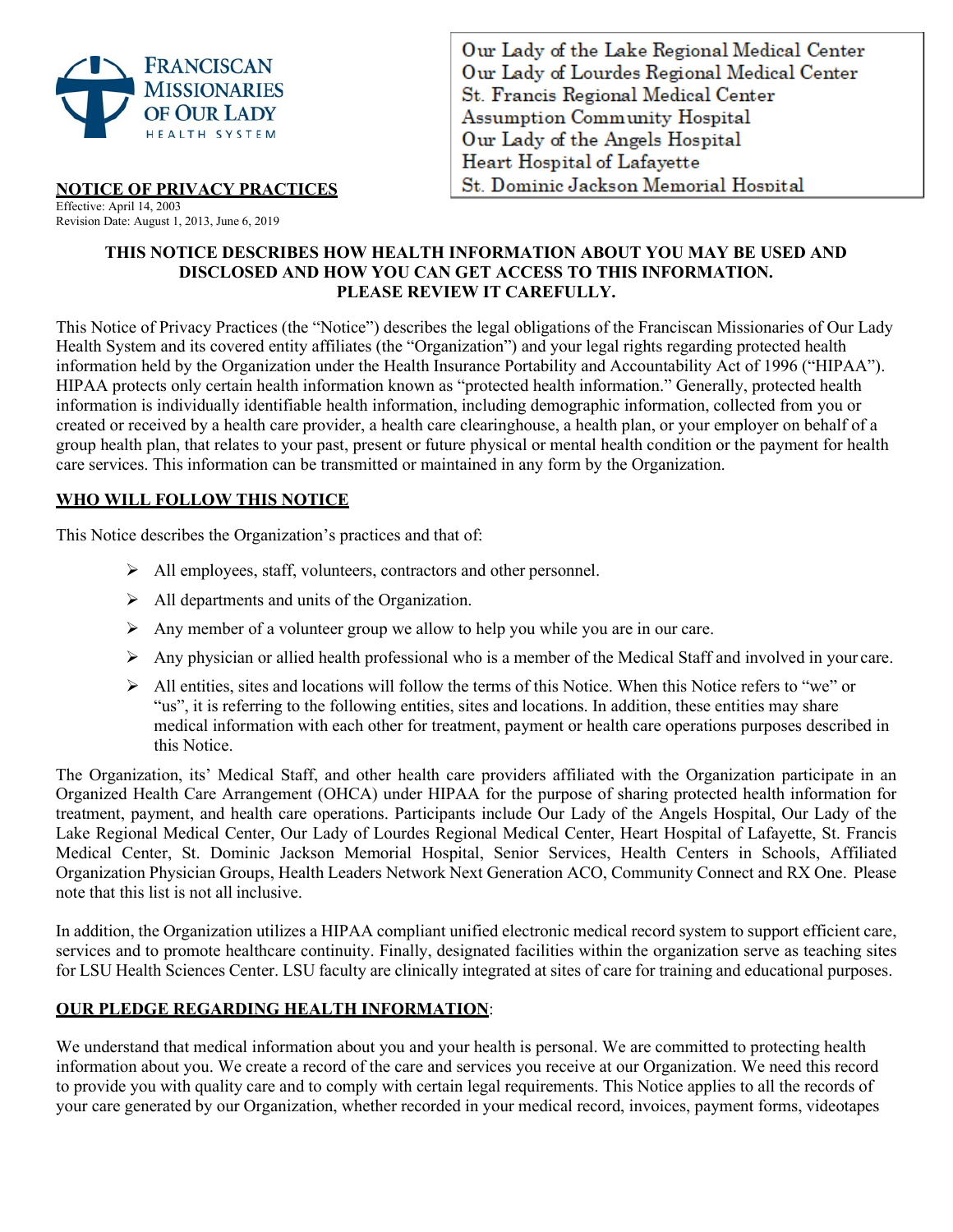or other ways, that include protected health information. Physicians and other care providers who are not employed by the Organization may have different policies or notices regarding the use and disclosure of your protected health information created in the physician's office or clinic.

### **ACKNOWLEDGMENT OF RECEIPT OF THIS NOTICE**

You will be asked to provide a signed acknowledgement of receipt of this Notice. Our intent is to make you aware of the possible uses and disclosures of your protected health information and your privacy rights. The delivery of health care services will in no way be conditioned upon your signed acknowledgement. If you decline to provide a signed acknowledgement, we will continue to provide your treatment, and will use and disclose your protected health information for treatment, payment and health care operations when necessary.

# **HOW WE MAY USE AND DISCLOSE MEDICAL INFORMATION ABOUT YOU**

In some circumstances we are permitted or required to use or disclose your protected health information without obtaining your prior authorization and without offering you the opportunity to object. The following categories describe these different circumstances. For each category of uses or disclosures we will explain what we mean and list an example. Not every use or disclosure in a category will be listed. However, all of the ways we are permitted to use and disclose information will fall within one of the categories.

- **For Treatment**. We may use and disclose your protected health information to provide you with medical treatment or services. We may disclose your protected health information to doctors, nurses, technicians, medical students, or other health care providers who are involved in taking care of you. For example, a doctor treating you for a broken leg may need to know if you have diabetes because diabetes may slow the healing process. In addition, the doctor may need to tell the dietitian if you have diabetes so that we can arrange for appropriate meals. Different departments of the hospital also may share medical information about you in order to coordinate the different things you need, such as medications, lab work and x-rays and we may disclose your protected health information to third parties with whom we coordinate and manage your care.
- **For Payment**. We may use and disclose your protected health information so that the treatment and services you receive at the hospital may be billed to and payment may be collected from you, an insurance company or a third party. For example, we may inform your health insurance company of your diagnosis and treatment in order to assist the insurer in processing our claim for the health care services provided to you or share information with a person who helps pay for your care.
- **For Health Care Operations**. We may use and disclose your protected health information for our day-today operations and functions. For example, we may we may compile your protected health information, along with that of other patients, in order to allow a team of our health care professionals to review that information and make suggestions concerning how to improve the quality of care provided at our Organization. We may also disclose information to doctors, nurses, technicians, medical students, members of our quality improvement team, and other participants in our organized health care arrangements for review and learning purposes and to improve the quality and effectiveness of the services you receive. The entities and individuals covered by this Notice may share information for their joint health careoperations.
- **To Business Associates**. We may contract with individuals or entities known as Business Associates to perform various functions on our behalf or to provide certain types of services. In order to perform these functions or to provide these services, Business Associates will receive, create, maintain and/or transmit protected health information about you, but only after they agree in writing with us to implement appropriate safeguards regarding your protected health information.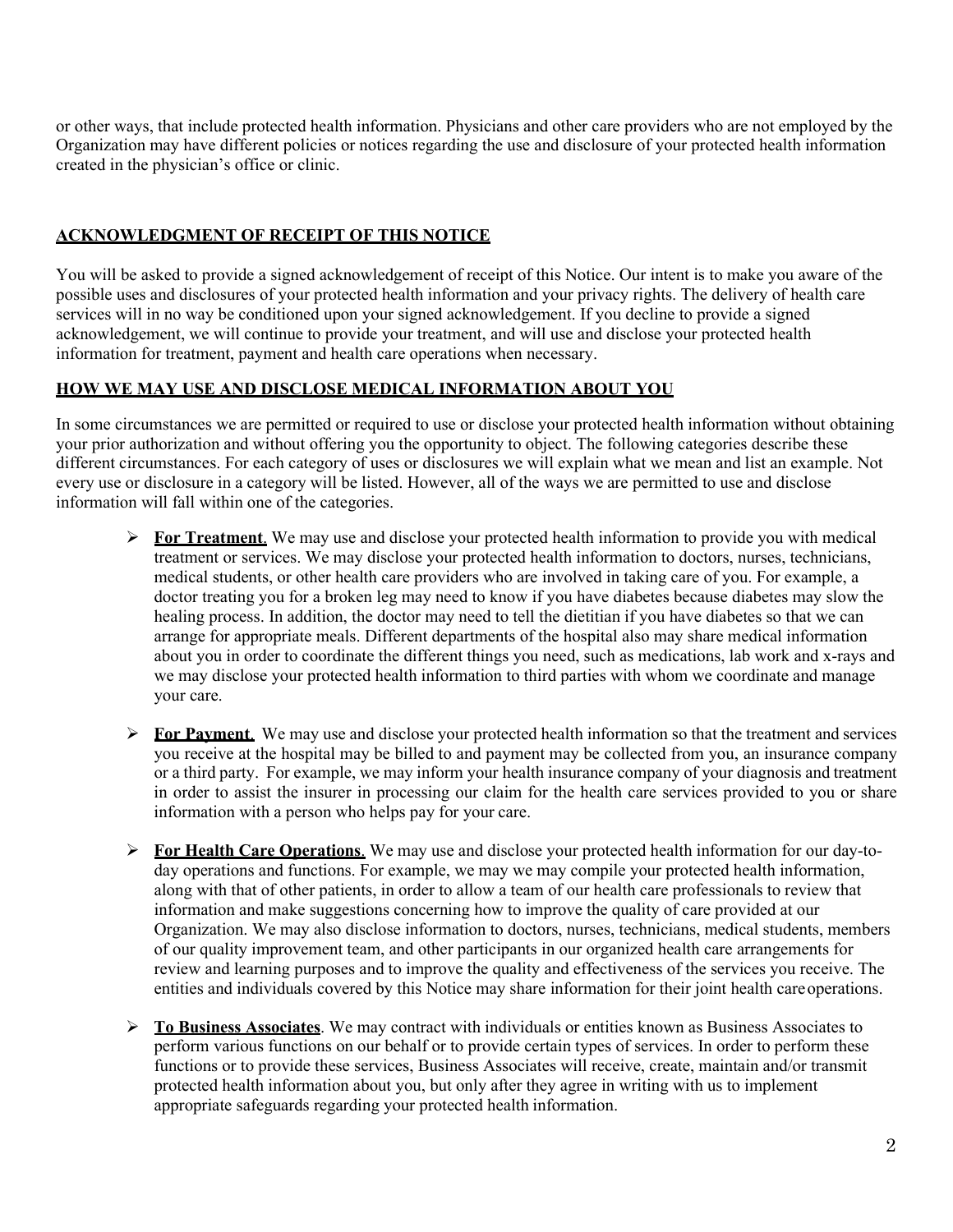- **►** Health Information Exchange. We may share your information for treatment, payment, and healthcare operations purposes through a Health Information Exchange (HIE) in which we participate in order for participants to efficiently access and use your pertinent medical information necessary for treatment and other lawful purposes. A HIE is a secure electronic system that helps health care providers and entities such as health plans and insurers managed care and treat patients. We will send your health information to the Epic Care Everywhere HIE, the Cerner Commonwell HIE and other HIEs as we choose to participate in them. Information about your past medical care and current medical conditions and medicines is available not only to us but also to non-Organization health care providers who participate in the HIE. You have the right to opt out of the HIE. However, even if you do, some of your health information will remain available to certain health care entities as permitted by law.
- **Appointment Reminders**. We may contact you as a reminder that you have an appointment for treatment or medical care at our Organization.
- **Treatment Alternatives**. We may contact you about or recommend possible treatment options or alternatives that may be of interest to you.
- **Health-Related Benefits and Services**. We may contact you about health-related benefits or services such as disease management programs and community-based activities in which we participate that may be of interest to you.
- **Fundraising Activities**. We may contact you as part of our effort to raise funds for our Organization. You have a right to opt out of receiving fundraising communications and all fundraising communications will include information about how you may opt out of future communications.
- **Research.** Under certain circumstances, we may use and disclose your protected health information for research purposes through a special approval process designed to protect patient safety, welfare, and confidentiality. This process evaluates a proposed research project and its use of medical information, trying to balance the research needs with patients' need for privacy of their medical information. For example, a research project may involve comparing the health and recovery of all patients who received one medication to those who received another, for the same condition. We may also disclose your protected health information to people preparing to conduct a research project, for example, to help them look for patients with specific medical needs, so long as the information they review does not leave the hospital.
- **As Required By Law.** We will disclose your protected health information when required to do so by federal, state or local law.
- **To Avert a Serious Threat to Health or Safety**. We may use and disclose your protected health information when necessary to prevent a serious threat to your health and safety or the health and safety of the public or another person. Any disclosure, however, would only be to someone able to help prevent the threat.

#### **SPECIAL SITUATIONS**

- **Organ and Tissue Donation**. If you are an organ donor, we may disclose your protected health information to organizations that handle organ procurement or organ, eye or tissue transplantation or to an organ donation bank, as necessary to facilitate organ or tissue donation and transplantation.
- **Military and Veterans**. If you are a member of the armed forces, we may disclose your protected health information as required by military command authorities. We may also release health information about foreign military personnel to the appropriate foreign military authority.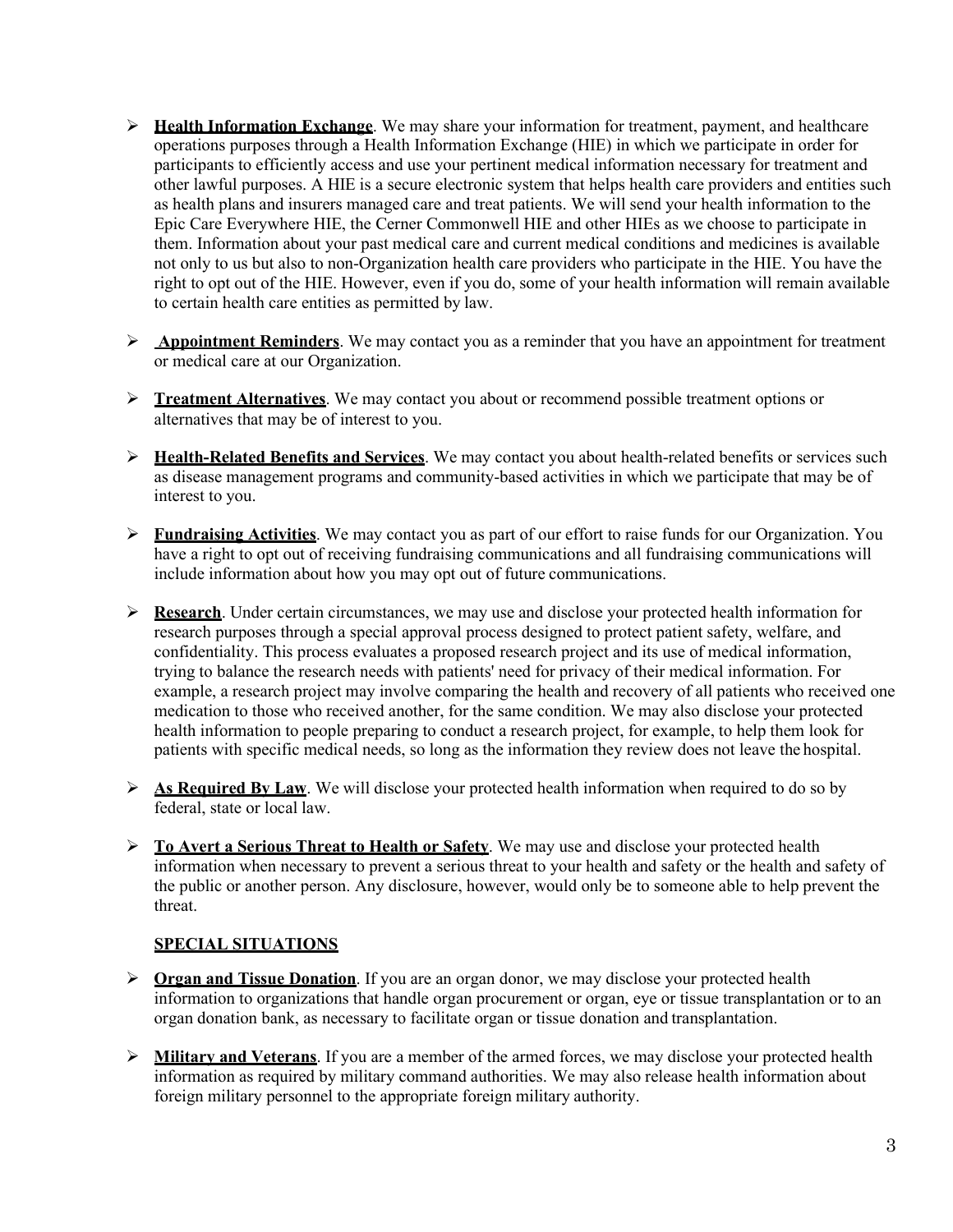- **Workers' Compensation**. We may disclose your protected health information for workers' compensation or similar programs. These programs provide benefits for work-related injuries or illness.
- **Public Health Risks**. We may disclose your protected health information for public health activities. These activities generally include the following:
	- to prevent or control disease, injury or disability;
	- to report births and deaths;
	- to report to state and federal tumor registries;
	- to report child abuse or neglect;
	- to report reactions to medications or problems with products;
	- to notify people of recalls of products they may be using;
	- to notify a person who may have been exposed to a disease or may be at risk for contracting or spreading a disease or condition;
	- to provide proof of immunization to a school that is required by state or other law to have such proof with agreement to the disclosure by a parent or guardian of, or other person acting in loco parentis for an unemancipated minor;
	- to notify the appropriate government authority if we believe that a patient has been the victim of abuse, neglect or domestic violence. We will only make this disclosure if you agree or when required or authorized by law.
- **Health Oversight Activities**. We may disclose your protected health information to a health oversight agency for activities authorized by law. These oversight activities include, for example, audits, investigations, inspections, and licensure. These activities are necessary for the government to monitor the health care system, government programs, and compliance with civil rights laws.
- **Judicial and Administrative Proceedings.** We may disclose your protected health information in response to and in accordance with a court or administrative order. We may also disclose your protected health information in response to a subpoena, discovery request, or other lawful process by someone else involved in the dispute after we have received assurances that efforts have been made to tell you about the request or to obtain an order protecting the information requested.
- **Law Enforcement**. We may disclose your protected health information if asked to do so by a law enforcement official:
	- In response to a court order, subpoena, warrant, summons or similar process;
	- To identify or locate a suspect, fugitive, material witness, or missing person;
	- About the victim of a crime if, under certain limited circumstances, we are unable to obtain thevictim's agreement;
	- About a death we suspect may be the result of criminal conduct;
	- About criminal conduct at the Organization; and
	- In emergency circumstances to report a crime; the location of the crime or victims; or the identity, description or location of the person who committed the crime.
- **Coroners, Medical Examiners and Funeral Directors**. We may disclose your protected health information to a coroner or medical examiner. This may be necessary, for example, to identify a deceased person or to determine cause of death. We may also release health information about patients of the Organization to funeral directors as necessary to carry out their duties.
- **Inmates**. If you are an inmate of a correctional institution or under the custody of a law enforcement official, we may disclose your protected health information to the correctional institution or law enforcement official. This release would be permitted (1) for the institution to provide you with healthcare;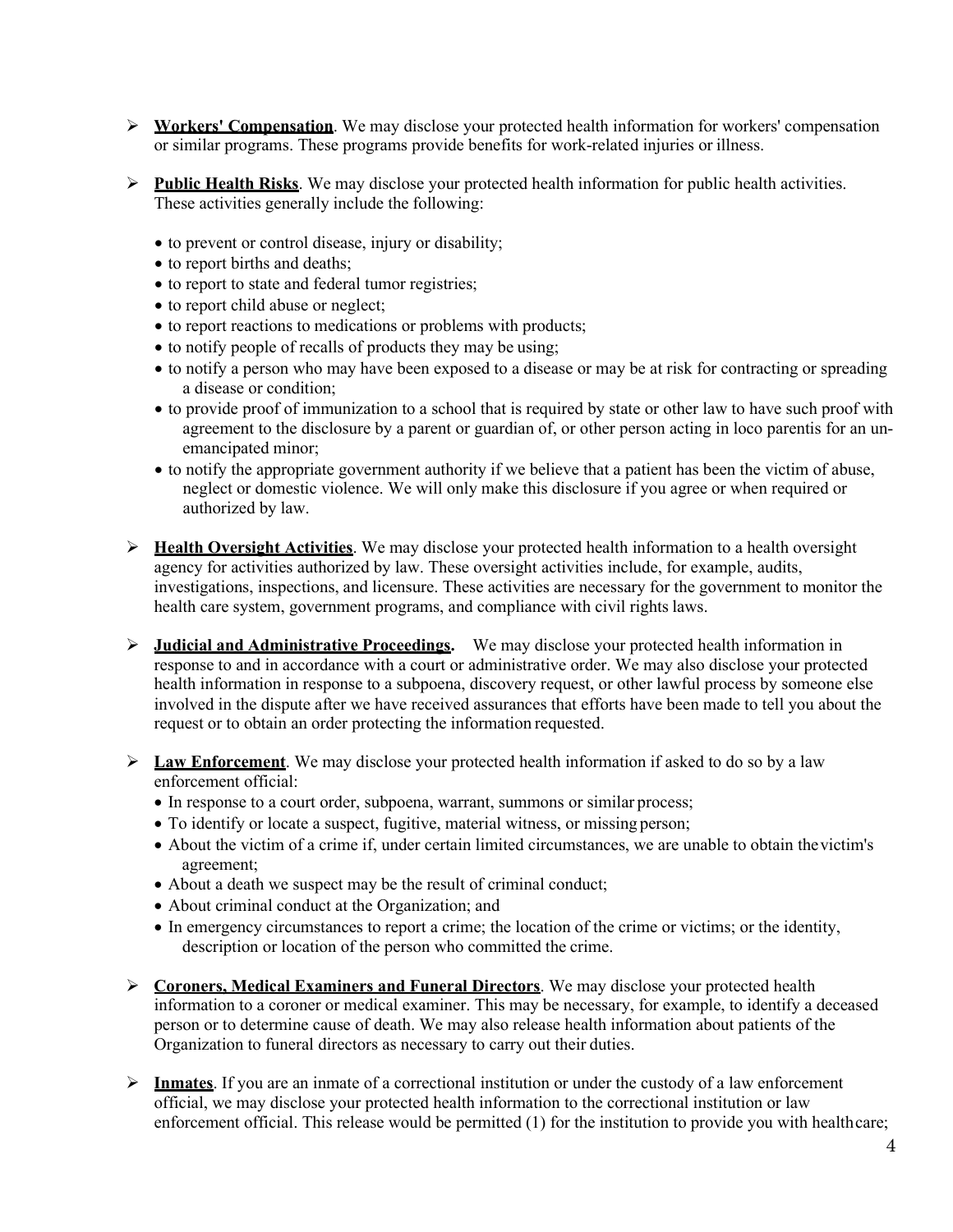(2) to protect your health and safety or the health and safety of others; or (3) for the safety and security of the correctional institution.

 **National Security and Intelligence Activities**. We may release your protected health information to authorized federal officials for intelligence, counterintelligence and other national security activities authorized by law.

We may also use or disclose your protected health information in the following circumstances. However, except in emergency situations, we will inform you of our intended action prior to making any such uses and disclosures and will, at that time, offer you the opportunity to object.

- $\triangleright$  **Hospital Directory**. We may include certain limited information about you in the hospital directory while you are a patient at the hospital. This information may include your name, location in the hospital, your general condition (e.g., fair, stable, etc.) and your religious affiliation. The directory information, except for your religious affiliation, may also be released to people who ask for you by name. Your religious affiliation may be given to a member of the clergy, such as a priest or rabbi, even if they don't ask for you by name. This is so your family, friends and clergy can visit you in the hospital and generally know how you are doing.
- **Individuals Involved in Your Care or Payment for Your Care**. We may disclose your protected health information to a friend or family member who is involved in your medical care. We may also give information to someone who helps pay for your care. We may also tell your family or friends your condition and that you are in the hospital. In addition, we may disclose your protected health information to an entity assisting in a disaster relief effort so that your family can be notified about your condition, status and location.

With few exceptions, we must obtain your written authorization for uses and disclosures of your protected health information involving (1) certain marketing communications about a product or service and whether financial remuneration is involved, (2) a sale of protected health information resulting in remuneration not permitted under HIPAA; and (3) psychotherapy notes, except for certain treatment, payment and health care operations purposes, if the disclosure is required by law or for health oversight activities, or to avert a serious threat.

Except as permitted under HIPAA or as described above, disclosures of your protected health information will be made only with your written authorization. You may revoke your authorization at any time, in writing, unless we have taken action in reliance upon your prior authorization, or if you signed the authorization as a condition of obtaining insurance coverage.

# **YOUR RIGHTS:**

You have the following rights regarding health information we maintain about you:

 **Right to Request Restrictions**. You have the right to request a restriction or limitation on the health information we use or disclose about you for treatment, payment or health care operations. You also have the right to request a limit on the health information we disclose about you to someone who is involved in your care or the payment for your care, like a family member or friend. For example, you could ask that we not use or disclose information about a surgery you had.

Except as provided below, we are not required to agree to your request. If we do agree, we will comply with your request unless the information is needed to provide you emergency treatment.

Effective September 23, 2013, we will comply with any restriction request if (1) except as otherwise required by law, the disclosure is to a health plan for purposes of carrying out payment or health care operations (and is not for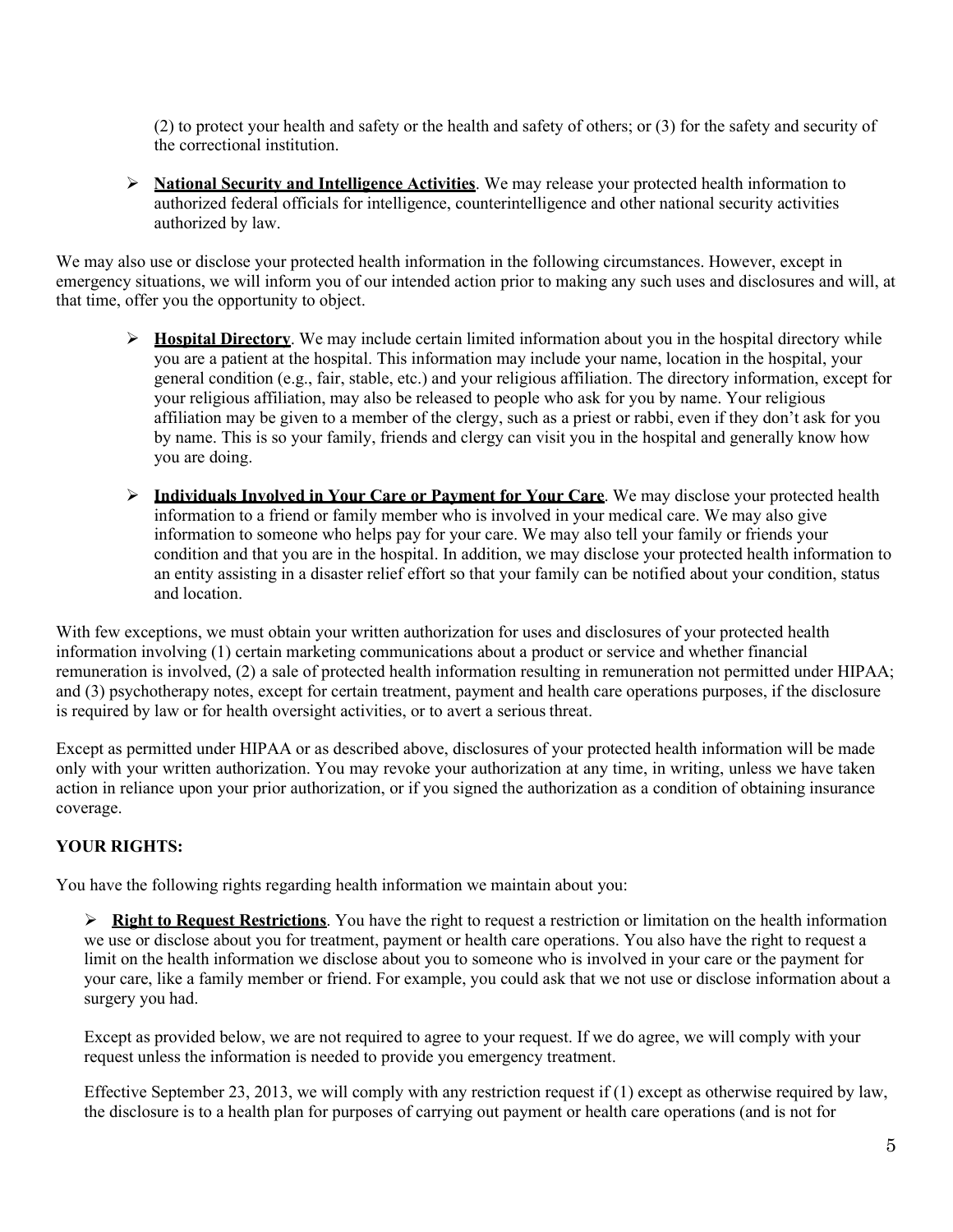purposes of carrying out treatment); and (2) the protected health information pertains solely to a health care item or service for which the Organization has been paid out-of-pocket in full. The Organization is not responsible for notifying subsequent healthcare providers of your request for restrictions on disclosures to health plans for those items and services, so you will need to notify other providers if you want them to abide by the same restriction.

To request restrictions, you must make your request in writing to the Privacy Officer of your facility as designated below. In your request, you must tell us (1) what information you want to limit; (2) whether you want to limit our use, disclosure or both; and (3) to whom you want the limits to apply, for example, disclosures to your spouse.

 **Right to Request Confidential Communications**. You have the right to request that we communicate with you about health matters in a certain way or at a certain location. For example, you can ask that we only contact you at work or by mail.

To request confidential communications, you must make your request in writing to the Privacy Officer of your facility as designated below. Your request must specify how or where you wish to be contacted. We will not ask you the reason for your request. We will accommodate all reasonable requests.

 **Right to Inspect and Copy Health Information**. You have the right to inspect and copy protected health information that may be used to make decisions about your care. Usually, this includes medical and billing records, but does not include psychotherapy notes, information complied in anticipation of or for use in civil, criminal or administrative proceedings, or certain information that is governed by the Clinical Laboratory Improvement Act. If the requested protected health information is maintained electronically and you request an electronic copy, we will provide access in an electronic format you request, if readily producible, or if not, in a readable electronic form and format we mutually agree upon. We may charge a reasonable cost-based fee consistent with HIPAA and applicable state law.

Despite your general right to access your protected health information, access may be denied in limited circumstances. For example, access may be denied if you are an inmate at a correctional institution or if you are a participant in a research program that is still in progress. Access may be denied if the federal Privacy Act applies. Access to information that was obtained from someone other than a health care provider under a promise of confidentiality can be denied if allowing you access would reasonable be likely to reveal the source of the information. The decision to deny access under these circumstances is final and not subject to review. Otherwise, we will provide a written explanation on the basis for the denial and your review rights.

To inspect and copy medical information that may be used to make decisions about you, you must submit your request in writing to the Medical Records Department of your facility as designated below. If you request a copy of the information, in accordance with applicable state law, you will be charged a fee for the costs of copying, mailing or other supplies associated with your request.

- **Right to Request Amendment**. If you feel that protected health information we have about you is incorrect or incomplete, you may ask us to amend the information. You have the right to request an amendment for as long as the information is kept by or for the Organization. We may deny your request for an amendment if it is not in writing or does not include a reason to support the request. In addition, we may deny your request if you ask us to amend information that:
	- Was not created by us, unless the person or entity that created the information is no longer available to make the amendment;
	- Is not part of the medical information kept by or for the hospital;
	- Is not part of the information which you would be permitted to inspect and copy; or
	- Is accurate and complete.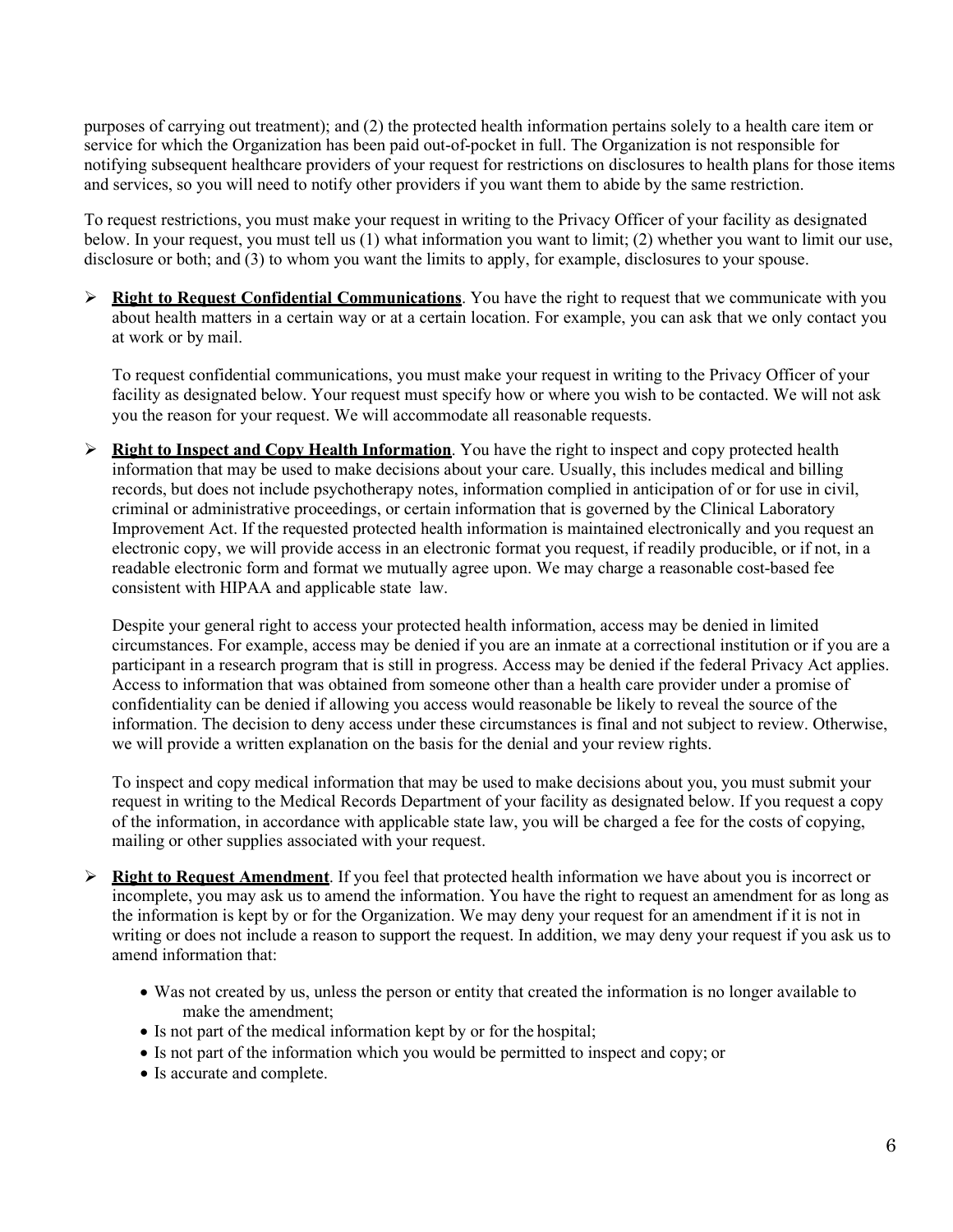To request an amendment, your request must be made in writing and submitted to the Medical Records Department of your facility as designated below. In addition, you must provide a reason that supports your request. If we deny your request, you have the right to file a statement of disagreement with us and any future disclosures of the disputed information will include your statement.

 **Right to an Accounting of Disclosures**. You have the right to request an "accounting" of certain disclosures of your protected health information made during the six-year period preceding the date of your request. However, the following disclosures will not be accounted for: (i) disclosures made for the purpose of carrying out treatment, payment or health care operations unless HIPAA provides otherwise, (ii) disclosures made to you, (iii) disclosures of information maintained in our patient directory, or disclosures made to persons involved in your care, or for the purpose of notifying your family or friends about your whereabouts, (iv) disclosures for national security or intelligence purposes, (v) disclosures to correctional institutions or law enforcement officials who had you in custody at the time of disclosure, (vi) disclosures that occurred prior to April 14, 2003, (viii)disclosures made pursuant to an authorization signed by you, (viii) disclosures that are part of a limited data set, (ix) disclosures that are incidental to another permissible use or disclosure, or  $(x)$  disclosures made to a health oversight agency or law enforcement official, but only if the agency or official asks us not to account to you for such disclosures and only for the limited period of time covered by that request. The accounting will include the date of each disclosure, the name of the entity or person who received the information and that person's address (if known), and a brief description of the information disclosed and the purpose of the disclosure for the period requested unless the period or right to receive the accounting is limited under HIPAA.

To request this list or accounting of disclosures, you must submit your request in writing to the Medical Records Department of your facility as designated below. Your request must state a time period. Your request should indicate in what form you want the list (for example, on paper, electronically). The first list you request within a 12-month period will be free. For additional lists, we will charge you for the costs of providing the list. We will notify you of the cost involved and you may choose to withdraw or modify your request at that time before any costs are incurred.

#### **Right to a Paper Copy of This Notice**.

You have the right to a paper copy of this Notice. You may obtain a copy of this Notice at the websites designated below. To obtain a paper copy of this Notice, contact the Compliance and Privacy Officer as designated below.

# **OUR DUTIES**

- We are required by law to make sure that health information that identifies you is kept private;
- We are required to provide you this Notice of our legal duties and privacy practices;
- We are required to notify you in the event that we discover a breach of unsecured protected health information, as that term is defined under federal law; and
- We are required to follow the terms of this Notice. We reserve the right to change the terms of this Notice and to make those changes applicable to all protected health information that we maintain. Any changes to this Notice will be posted on our website and at our facility and will be available from us upon request.

# **COMPLAINTS**

If you believe your privacy rights have been violated, you may file a complaint with us or with the Secretary of the U.S. Department of Health and Human Services. To file a complaint with us, please contact the Patient Advocate as designated below. All complaints must be submitted in writing. You will not be penalized, or in any other way retaliated against, for filing a complaint.